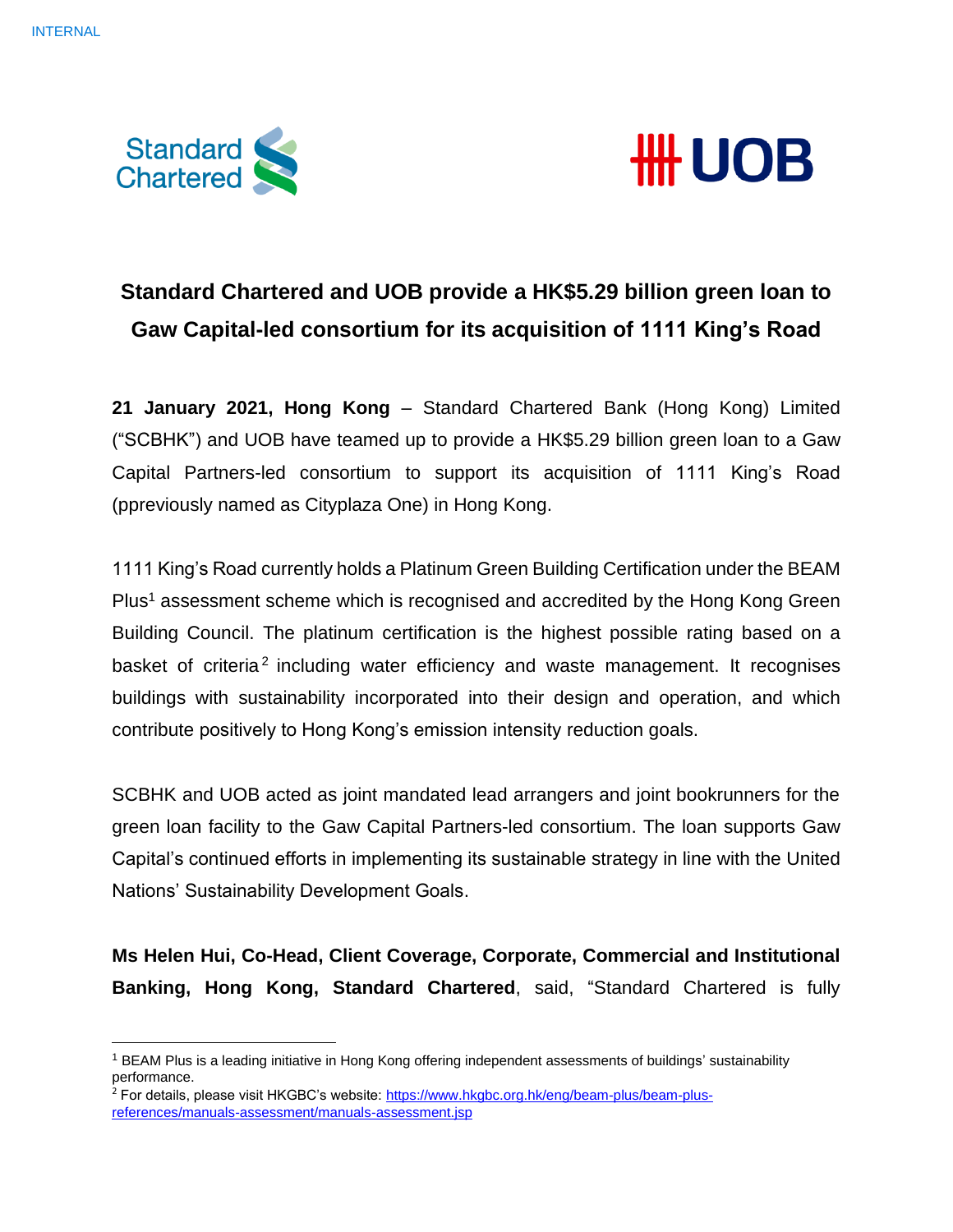committed to promoting sustainable finance and embedding sustainability in our business operations. We are pleased to provide this green loan to the Gaw Capital Partners-led consortium for the purchase of 1111 King's Road and installation of more green facilities in this Grade-A office tower. We are keen to do more and seek opportunities to work with our clients in developing Hong Kong into a hub for green finance."

**Mrs Christine Ip, CEO – Greater China, UOB**, said, "At UOB, financing is one way we partner our clients to promote sustainable development. Our support to the consortium led by Gaw Capital Partners demonstrates our commitment to working with our clients to help drive their sustainability efforts as we continue to forge a sustainable future with our stakeholders."

**Ms Christina Gaw, Managing Principal & Head of Capital Markets of Gaw Capital Partners**, said, "Gaw Capital Partners has continued to integrate ESG considerations into our business since 2014. With our latest purchase in Hong Kong, we are committed to maintaining 1111 King's Road, Hong Kong under Platinum BEAM Plus accreditation, which means that the building will reduce the environmental impact in terms of different aspects, including operation management, materials and waste aspect, energy use, water use and indoor environment quality. This green loan reflects our commitment in finding ways to finance and operate a more sustainable business."

**– Ends –**

## **For media enquiries, please contact:**

Lilian Goh Corporate Affairs, Hong Kong Standard Chartered Bank (Hong Kong) Limited +852 3843 0341 [lilian.goh@sc.com](mailto:lilian.goh@sc.com)

Susanna Liu Strategic Communications, Brand and Customer Insights UOB Hong Kong +852 2123 7537 [susanna.liuwy@uobgroup.com](mailto:susanna.liuwy@uobgroup.com)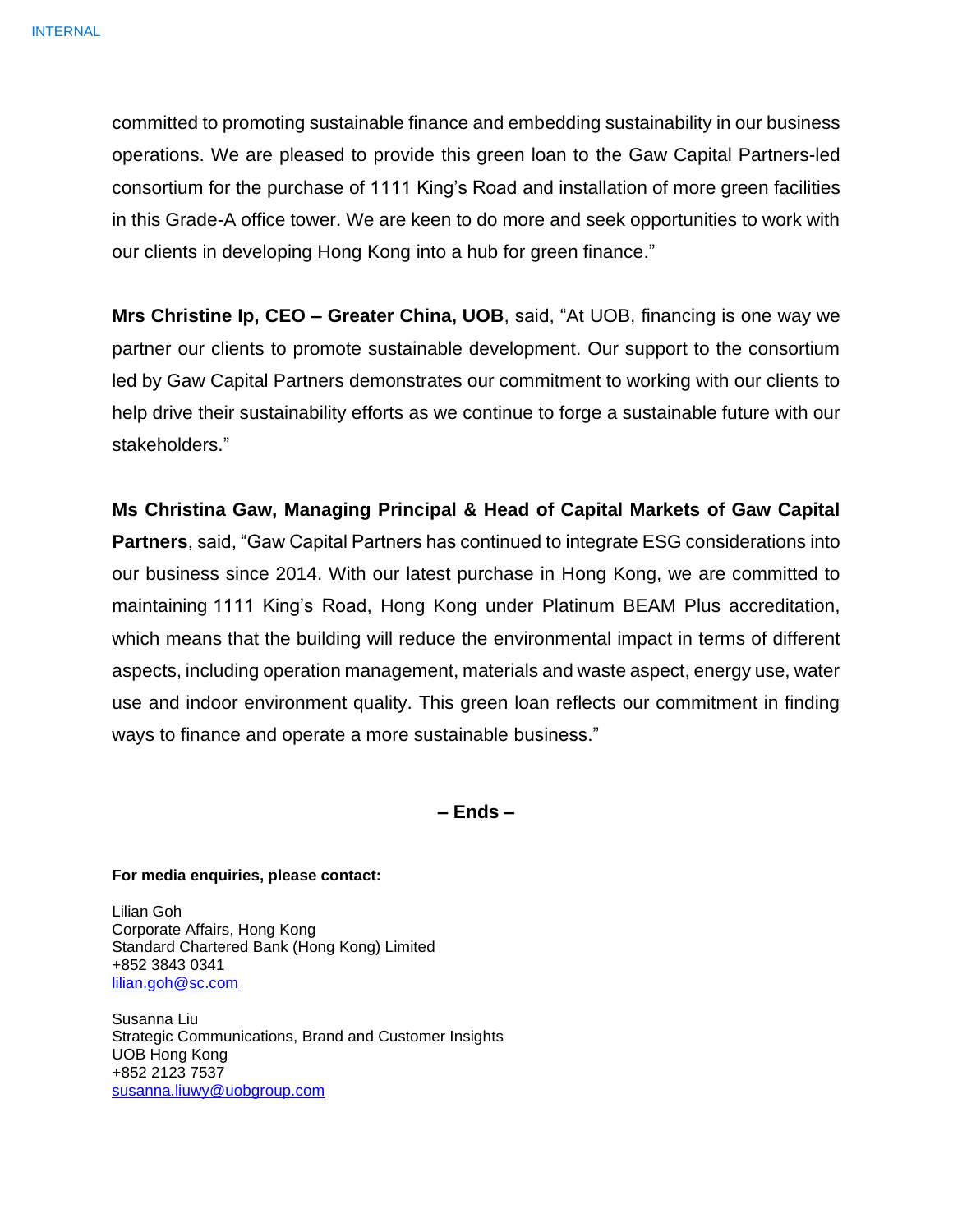Camille Lam Senior Manager – Corporate Communications & Investor Relations Gaw Capital Partners +852 98849198 [camillelam@gawcapital.com](mailto:camillelam@gawcapital.com)

#### **About Standard Chartered**

We are a leading international banking group, with a presence in 60 of the world's most dynamic markets and serving clients in a further 85. Our purpose is to drive commerce and prosperity through our unique diversity, and our heritage and values are expressed in our brand promise, Here for good.

Standard Chartered PLC is listed on the London and Hong Kong Stock Exchanges.

The history of Standard Chartered in Hong Kong dates back to 1859. It is currently one of the Hong Kong SAR's three note-issuing banks. Standard Chartered incorporated its Hong Kong business on 1 July 2004, and now operates as a licensed bank in Hong Kong under the name of Standard Chartered Bank (Hong Kong) Limited, a wholly owned subsidiary of Standard Chartered PLC.

For more stories and expert opinions please visit [Insights](https://www.sc.com/en/insights/) at [sc.com.](https://www.sc.com/en/) Follow Standard Chartered on [Twitter,](https://twitter.com/stanchart) [LinkedIn](http://www.linkedin.com/company/standard-chartered-bank) and [Facebook.](http://www.facebook.com/standardchartered)

### **About United Overseas Bank**

United Overseas Bank Limited (UOB) is a leading bank in Asia with a global network of more than 500 offices in 19 countries and territories in Asia Pacific, Europe and North America. Since its incorporation in 1935, UOB has grown organically and through a series of strategic acquisitions. UOB is rated among the world's top banks: Aa1 by Moody's Investors Service and AA- by both S&P Global Ratings and Fitch Ratings. In Asia, UOB operates through its head office in Singapore and banking subsidiaries in China, Indonesia, Malaysia, Thailand and Vietnam, as well as branches and representative offices across the region.

Over more than eight decades, generations of UOB employees have carried through the entrepreneurial spirit, the focus on long-term value creation and an unwavering commitment to do what is right for our customers and our colleagues.

We believe in being a responsible financial services provider and we are committed to making a difference in the lives of our stakeholders and in the communities in which we operate. Just as we are dedicated to helping our customers manage their finances wisely and grow their businesses, UOB is steadfast in our support of social development, particularly in the areas of art, children and education.

#### **About Gaw Capital Partners**

Gaw Capital Partners is a uniquely positioned private equity fund management company focusing on real estate markets in greater China and other high barrier-to-entry markets globally.

Specializing in adding strategic value to under-utilized real estate through redesign and repositioning, Gaw Capital runs an integrated business model with its own in-house asset management operating platforms in retail, hospitality, property development, logistics and IDC. The firm's investments span the entire spectrum of real estate sectors, including residential development, offices, retail malls, hospitality, logistics warehouses and IDC projects.